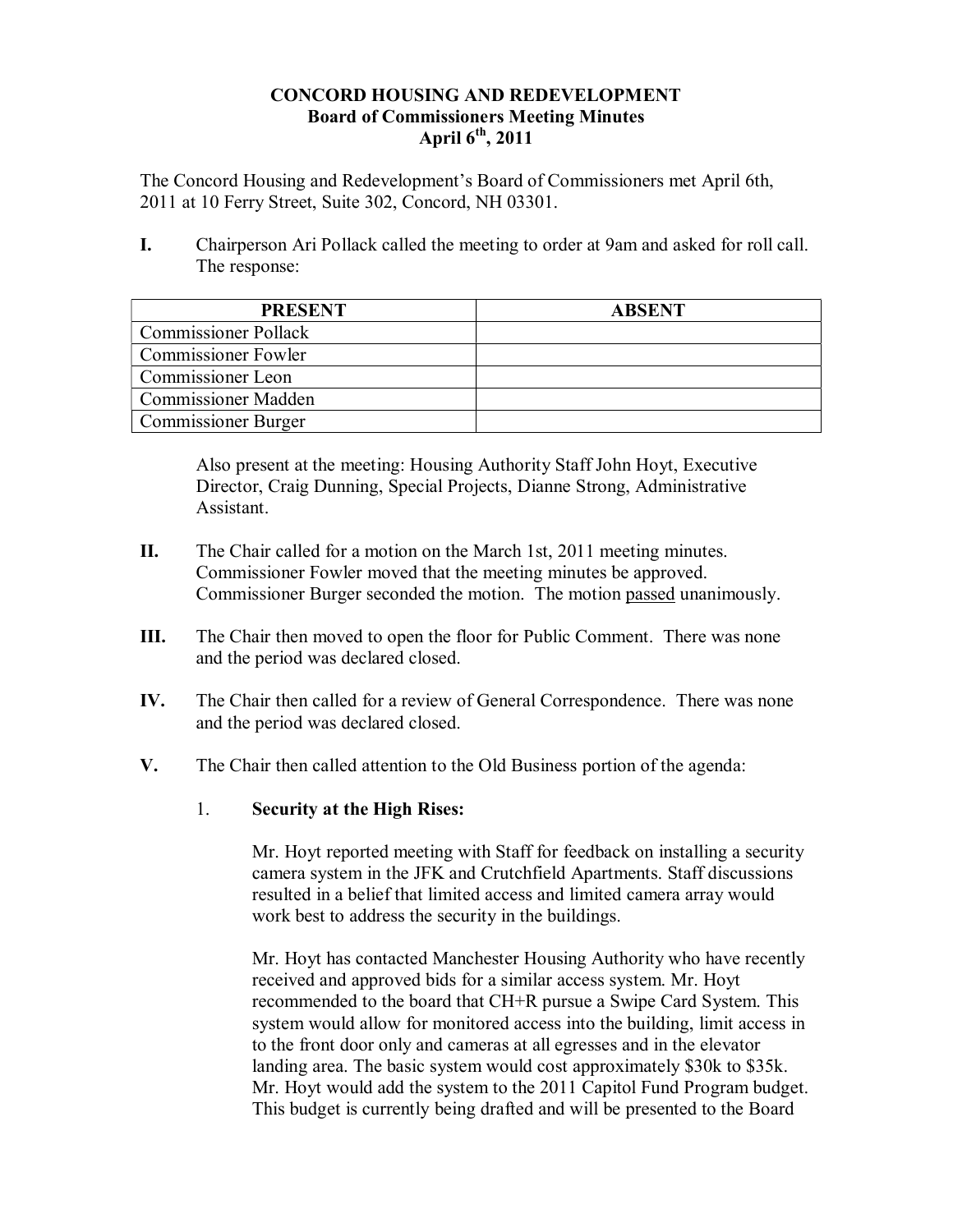for approval at the June  $1<sup>st</sup>$  Annual Meeting. Mr. Hoyt and Mr. Dunning will finalize a scope of work and get quotes for the system.

#### **2. Pitman Place:**

Mr. Hoyt explained that although this has been slow process it is still moving forward. NHHFA staff has recommended to their Executive Board the approving of the \$750K financing package. The NHHFA Board vote is scheduled for April  $28<sup>th</sup>$ . Mr. Hoyt will be in front the ZBA tonight for variances request related to the project. Still to come; a determination of completeness at the Planning Board on April  $20<sup>th</sup>$  and a public hearing in front of the Planning Board May  $18<sup>th</sup>$ . The hearing schedule and the NHHFA Board anticipated approval would then lead to a close at the end of May.

#### 3. **Depot Street:**

The discussion was tabled for the next board meeting.

## 4. **Other Old Business:**

There was no other Old Business to be discussed and the period was declared closed.

**VI.** The Chair then called attention to the New Business portion of the agenda:

# **1. Inflow Budget for 2011-2012:**

Mr. Hoyt presented the cash inflow projection for next years Budget. He went through the various programs and discussed assumption used to forecast revenues. At the May meeting the operating and modernization (CFP) budget will be presented. Final budget vote is scheduled for June  $1^{\text{st}}$ .

## 2. **9/30/2011 Audit Results:**

Mr. Hoyt opened the discussion asking the board if there were any questions on the audit report. Ms. Leon asked about the statement of revenue on page 14 if it included Parmenter Place, Mr. Hoyt said yes. Also discussed was an Audit Finding related to a HUD mandated Depository Agreement with the Bank. The Banks have refused to sign; at issue is language in the agreement that commits the bank to freezing the accounts of CH+R if HUD ordered the bank to do so. The Bank will not freeze out CH+R from their accounts.

## 3. **Any new business to come before commissioners:**

Mr. Hoyt brought for discussion the 1961 City Council Charter that created to Housing Authority. That Charter states the purpose of CH+R was to serve the residents and the community of Concord. Over time some Vouchers have gone to surrounding communities. Mr. Hoyt asked for board affirmation to adhere to the 6 mile/City Boundary rule; a motion